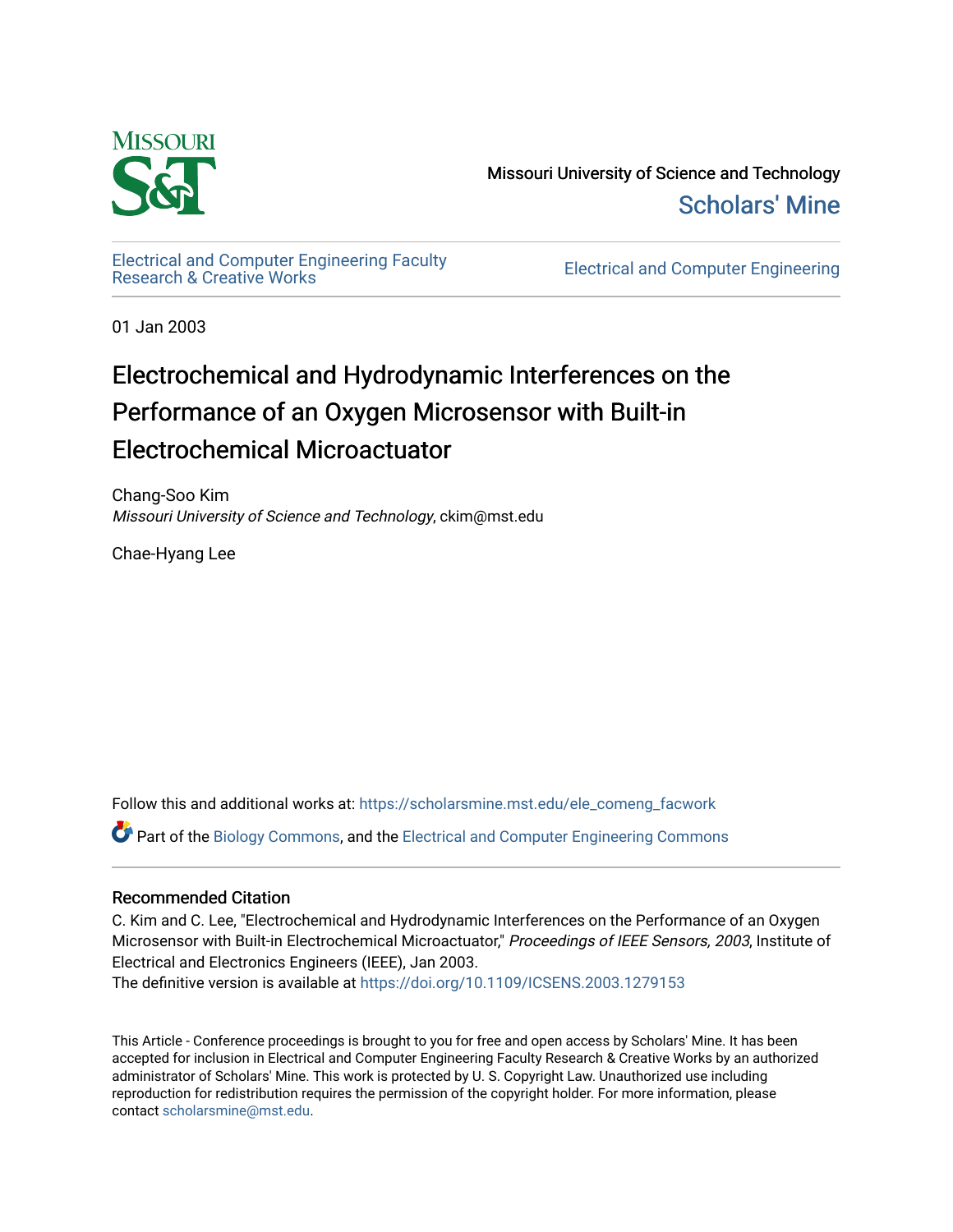# **Electrochemical and Hydrodynamic Interferences on the Performance of an Oxygen Microsensor with Built-in Electrochemical Microactuator**

### **Chang-Soo Kim**

Dept. of Electrical & Computer Engineering and Biological Sciences, University of Missouri-Rolla, Rolla, MO, **USA.** [ckim@unx.edu](mailto:ckim@unx.edu)

## , **Abstract**

*An in situ self-diagnostic technique for a dissolved oxygen microsensor is proposed in an effort to devise an intelligen't microsensor system with an integrated electrochemical actuation electrode. With a built-in platinum microelectrode that surrounds the microsensor, two kinds of microenvironments (oxygen-saturated or oxygendepleted phases) can be creafed by water electrolysis de*pending on the polarity. The functionality of the microsen*sor can be checked during these microenvironment phases. The polarographic oxygen microsensor is fabricated on a flexible polyimide substrate (Kapton") and the influences of electrochemical and hydrodynamic conditions on the sensor responses have been investigated.* 

#### **Keywords**

Electrolysis, self-diagnosis, polyimide

#### **INTRODUCTION**

An ideal biosensor for long-term continuous monitoring should meet the following requirements: simple structure, immunity to motion artifacts, sufficient sensitivity for reliable measurements, robustness and stability over long periods of time, biocompatibility, and dependable diagnosis and/or calibration methods to check its functionality and accuracy. Apart from long-term stability or biocompatibility, it should be emphasized that development of a novel *in situ* diagnosis technique without any externally coupled apparatus is one obstacle to the realization of an unattended intelligent microsensor system. Consequently, we present a novel self-diagnosis concept for a dissolved oxygen microsensor by using an integrated electrochemical microactuator toward built-in intelligence of the microsensor system.

#### **ESTABLISHMENT OF ELECTROCHEMICAL MICROENVIRONMENT**

The principle of the novel diagnosis method proposed herein **is** based on water electrolysis at noble metal electrodes as shown in Figure *1* [l]. Oxygen or hydrogen can be generated by. the electrolysis of water in a controlled manner by applying voltage **or** current through a generating electrode *(GE)* and counter-generating electrode (GE').

#### **Chae-Hyang. Lee**

Dept. of Electrical & Computer Engineering, University of Missouri-Rolla, Rolla, MO, USA. [leecha@umr.edu](mailto:leecha@umr.edu)

Reactions occurring at the anode and cathode are as follows:

$$
2H_2O \rightarrow 4H^+ + 4e^+ + O_2 \quad \text{(at anode)} \tag{1}
$$
  

$$
4H_2O + 4e^+ \rightarrow 4OH^+ + 2H_2 \text{ (at cathode)} \tag{2}
$$

Accumulation of these dissolved gas molecules at the generating electrode, in turn, rapidly establishes a microenvironment of oxygen saturation or hydrogen saturation. The accumulation and saturation of hydrogen molecules takes place after the depletion of oxygen. An oxygen microsensor in close proximity to the surrounded generating electrode can be confined in a controlled microenvironment. A two-point self-diagnostic procedure for the oxygen sensor can then be performed, with the high point diagnosis being established in an oxygen-saturated phase, and the low point diagnosis in an oxygen-depleted phase, respectively. These transient perturbations of the microenvironment are expected to equilibrate rapidly with the surrounding solution medium.



**Figure 1. Concept for a novel oxygen sensor with** *in situ* **self-diagnosis capability. The microenvironment is generated by a generating electrode (GE) which surrounds the microsensor. Oxygen-saturated or oxygendepleted phases can be established by water electrolysis depending on the polarity..** 

#### **EXPERIMENTS**

We designed and fabricated polarographic microoxygen sensors on flexible polyimide substrates (Kapton<sup>®</sup>). The basic electrochemical three electrode cell configuration was adopted to avoid the ohmic voltage drop through the electrolyte between the anode and cathode. All elec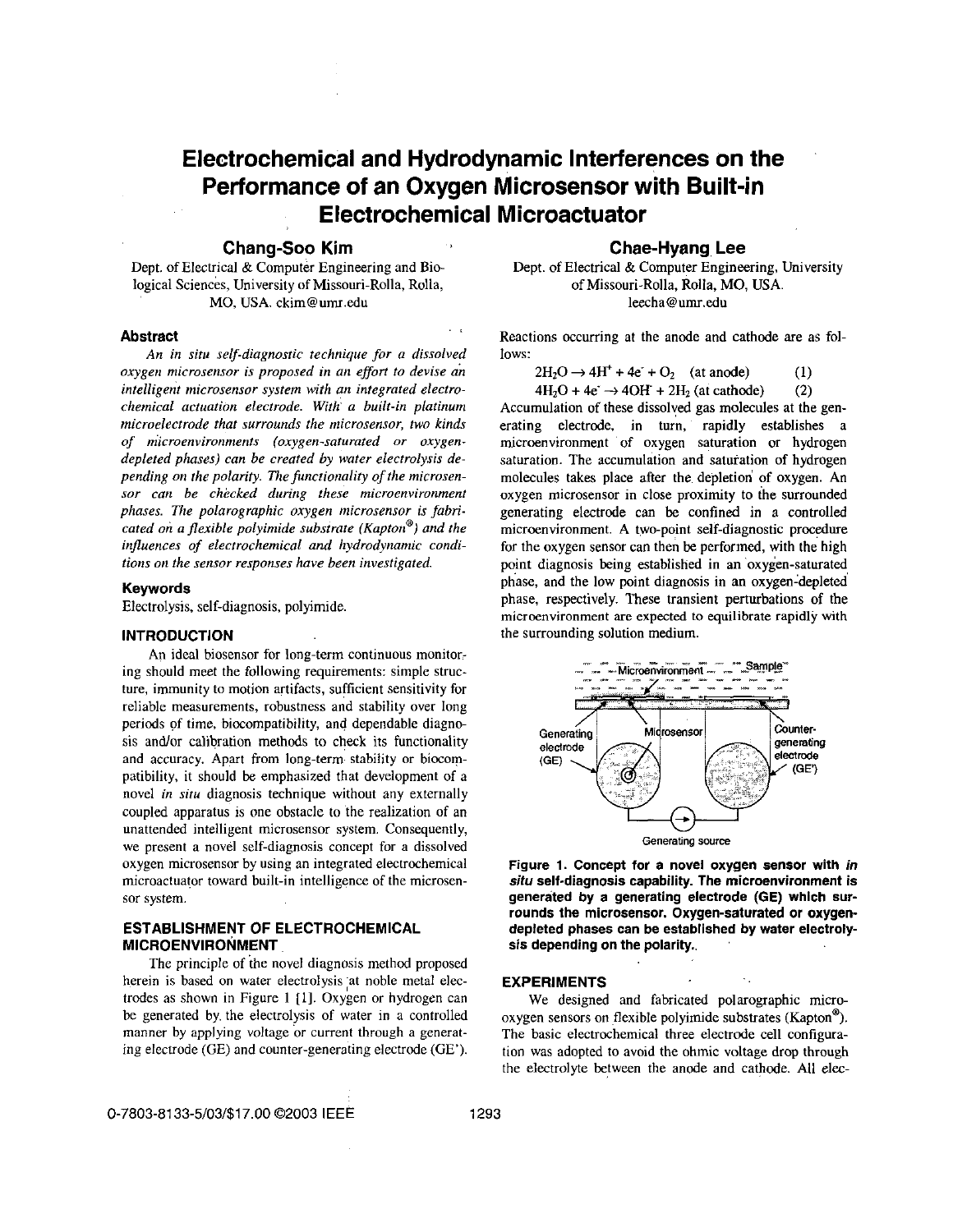*trodes* were designed to be geometrically symmetric to assure diffusional mass transport of electrochemical species in **all** radial directions. The conventional Clark oxygen sensor contains a reference electrode (RE) and a working electrode (WE) located in the same compartment tilled with an internal electrolyte gel which is encapsulated by a hydrophobic, electrically non-conducting membrane. To circumvent the technical difficulties of photolithographic formation of the reliable double-layered membrane (electrolyte gel I hydrophobic membrane), we did not use any membrane in this study.

Figure 2 shows the layout and cross section of the concentric type electrode configuration. The middle electrode serves as the working electrode at which dissolved oxygen molecules are cathodically reduced. The generating electrode, is wrapped around the working electrode; this configuration will establish oxygen-saturated or oxygendepleted, microenvironments during self-diagnosis phases. Proceeding from inside to outside, the next concentric circle can be used as the reference electrode. The outermost electrode in Figure 2 is the counter electrode (CE) of this three-electrode cell. It is placed at a distance from the working electrode to minimize electrochemical interference of byproducts generated at the counter electrode. The counter-generating electrode, not shown, is located even more remotely from the working electrode **for** this same reason.



**Figure 2. Concentric 3-electrode oxygen sensor with total diameter of 200 micron meter, (a) Layout of exposed electrodes (not to scale), (b) cross-sectional view after fabrication on a flexible Kapton@ substrate.** 

The sensor was placed in a measuring vessel and the solution was saturated with different oxygen/nitrogen gas ratios at room temperature. Oxygen tension in the bulk solution was monitored with a commercial oxygen meter (Instech, SYS203). All measurements were done in a stationary solution to prevent any solution convectional effects.

A custom set of electrochemical instrumentation has been employed. **A** potentiostat (Gamry Instruments, FAS1) and a galvanostat (Gamry Instruments, 750) were used to bias the 3-electrode oxygen microsensor and to operate the generating electrodes, respectively. These two modules were plugged into one control PC and operated in a floating-ground mode to prevent electrical interference between the two modules. The cathodic potential for oxygen reduction (-0.7 V vs. Ag/AgCl) was chosen from the plateau region in a traditional voltammogram. To control the microenvironment near the working electrode of the oxygen microsensor, constant currents were forced between the pair of generating and counter-generating electrodes.

**A** script was written to perform a procedure for the establishment of microenvironments. The diagnosis procedure involved a simultaneous gas-generating phase during sensor operation. By this procedure, monitoring of any changes in the microenvironment during the preceding generating phase **is** possible by comparing real-time measurements with the sensor's baseline response, which reflects the background oxygen content. After each measurement, the solution was equilibrated to a defined baseline value by bubbling with a fixed ratio of oxygen and nitrogen gases and magnetically stirring.

#### **RESULTS AND DISCUSSION**

The generating phase was performed during the normal operation of the sensor. Once the limiting current condition at a given bulk oxygen content had been achieved after application of the oxygen reduction potential to the sensor, the generating current were applied to the generating electrode for 90 seconds. The limiting current level (the baseline during the response) reflects the bulk oxygen content around the sensor. Various time responses during the generating phase are shown in [Figure](#page-3-0) **[3.](#page-3-0)** Simultaneous operation of the potentiostatic instrument (for biasing the oxygen microsensor) and the galvanostatic instrument (for driving the generating current) produced a quasi steady-state response during the generating phase. It can be seen that the responses during each generating phase approaches the limiting current levels of the oxygensaturated solution and then gradually returns to the original level of bulk oxygen content. As the generating current density increases the corresponding response increases. With the current density higher than  $16 \text{ mA/cm}^2$ , tarnish on the generating electrode surface and damage to the polyimide encapsulation were. observed occasionally in some of the devices. For comparison the response to oxygen-saturation was recorded shortly after the completion of these measurements in the air-saturated case in the same solution.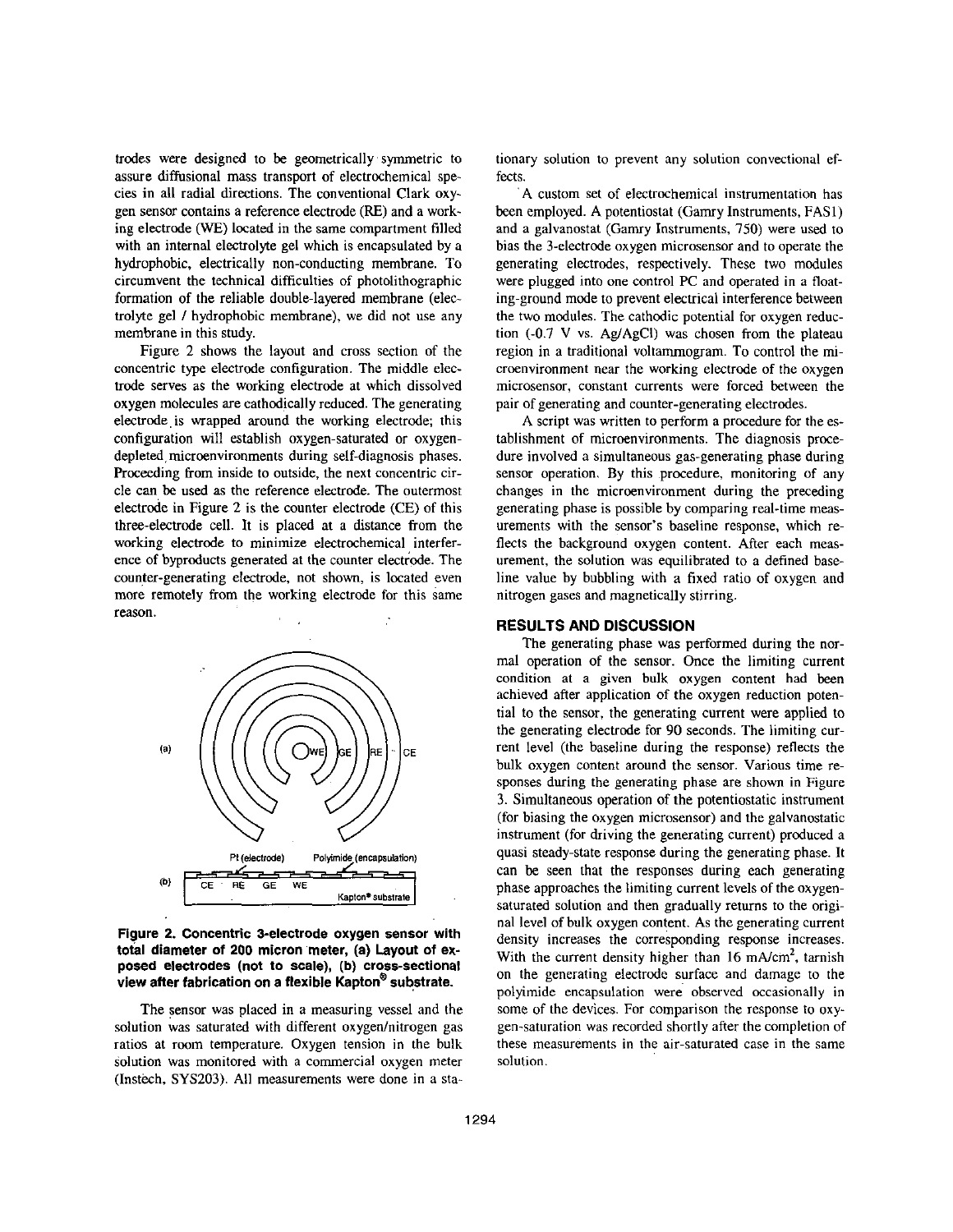<span id="page-3-0"></span>

**Figure 3. Typical quasi steady-state responses during the simultaneous oxygen-generating phase; effect of the oxygen-generating phase with various current densities in air-saturated phosphate buffer**  solution (pH 7.4, 10 mM), with a sensor response to **oxygen-saturated solution for comparison.** 

At a given temperature, the limiting current magnitude in the oxygen-saturated solution (100% oxygensaturation) is limited to **4.76** times of that in the airsaturated solution (21% oxygen-saturation) at **1** atm. **Dur**ing the generating phase with higher generating current densities, however, responses exceeding this limit were observed. The most plausible explanation for this is the supersaturation of the electrochemically generated oxygen in the microenvironment covering the working electrode *[2].* The concentration of the electrochemically generated oxygen near the oxygen-evolving anode surface can exceed the standard oxygen solubility in water at 1 atm without the formation of gas bubbles. The pH changes in the microenvironments according to equations (1) and *(2)* are also expected to have contributed to this exaggerated response, since the oxygen catalytic activity of the platinum working electrode is influenced by pH [3]. Subsequently, the oxygen catalytic activity of the platinum working electrode should be enhanced by the lower pH induced in the microenvironment during this phase.

To observe the overall influence of.pH and supersaturation, the generating phase was performed in an oxygensaturated solution. The lower curve in Figure **4** is a plot of the percent changes of response during the oxygen- generating phase with respect to the baseline at the oxygensaturated solution. At the highest current density the response was almost doubled from the baseline (response to the oxygen-saturated solution), suggesting that either the stoichiometric coefficient was increased or supersaturation was established, or both. To further investigate the influence of the pH changes during the oxygen-generating phase, measurements were performed in solutions with different pH buffering capacities. The response magnitudes in a **1** mM buffer solution were most pronounced, which implies that in stronger buffer solutions the pH changes

were suppressed to minimize the perturbation *of* the stoichiometric coefficient of oxygen reduction. At the highest current density, the responses during the generating phase were similar with the oxygen-saturation value (theoretically **476%)** in 10 mM and 100 mM buffer **solu**tion.



**Figure 4. Percent changes in the sensor responses (ratio of the steady-state value at t=90 with respect to**  the base line at t=0) according to the oxygen**generating current density in various pH buffering capacities, with those in an oxygen-saturated 50111 tion for comparison.** 

Other factors may have contributed to the exaggerated responses; first, a considerable concentration-driven convection by the oxygen molecules diffusing from the generating electrode could enhance the mass transport of oxygen in the stagnant solution, thereby increasing the limiting current value of the oxygen-saturated solution. A second factor may be ''feedback" of electrochemically generated oxygen generated from hydrogen peroxide **[4],** a byproduct of oxygen reduction at the working electrode. Hydrogen peroxide is being oxidized to oxygen at the anodic generating electrode and contributes to the oxygen-rich microenvironment.

$$
H_2O_2 \to 2H^+ + O_2 + 2e^-
$$
 (5)

Thirdly, the possibility of temperature elevation around the microsensor due to high current densities. The generation of gas bubble has not been monitored during this study. Further analysis of these factors is necessary to adapt the proposed system for practical applications.

The effect of stirring on the microenvironment was also investigated. **As** expected, the magnitude of response diminished with energetic stirring of the solution as in Figure **5.** The response of the same sensor without solution stirring is given for comparison. Note the increased baseline produced by stirring. This result allows **us** to ascertain that the contribution of electrical interference to the response by the potentiostat operating the oxygen microsensor and the galvanostat operating the generating electrode pair is negligible.